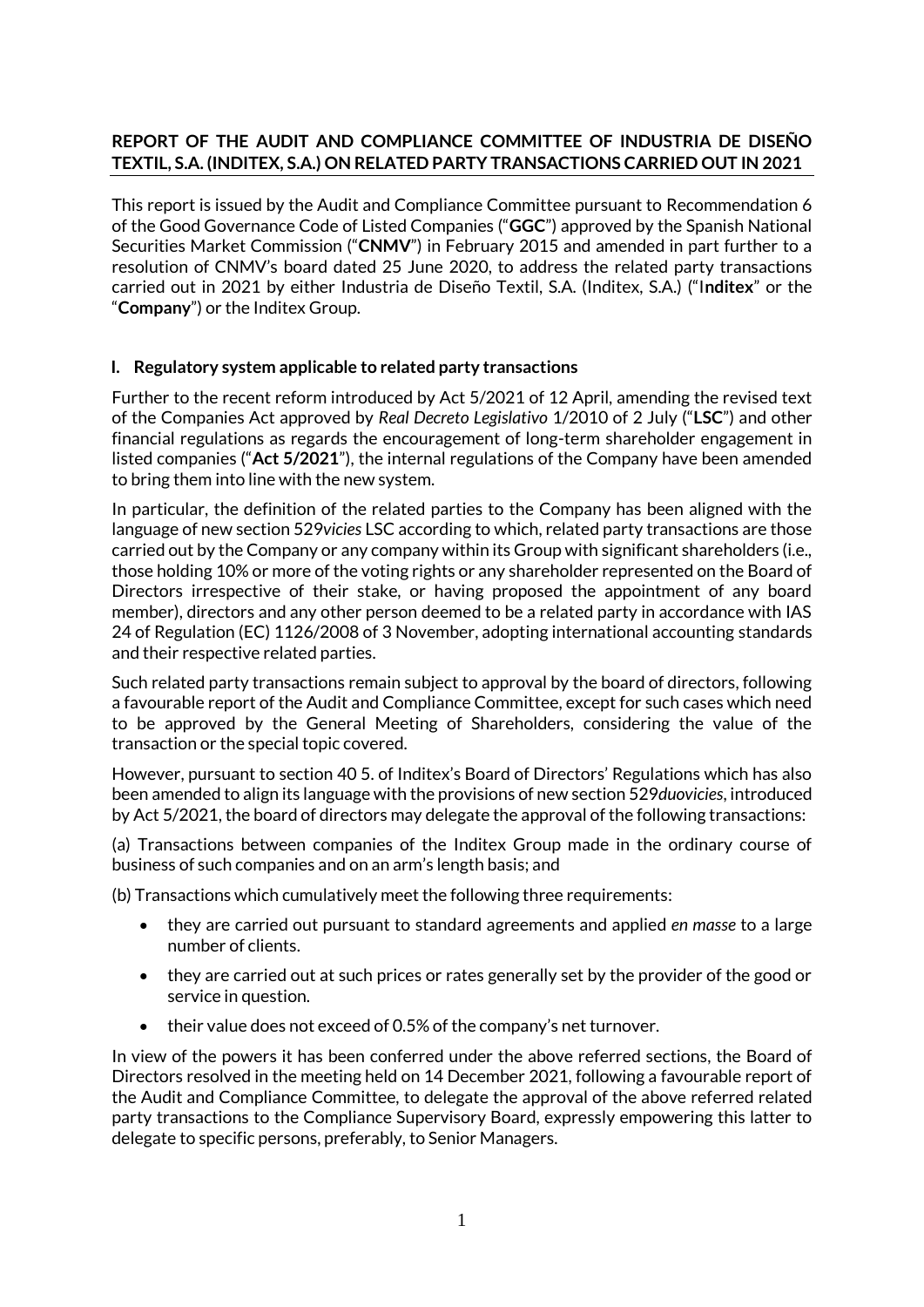In such meeting, the board approved, following a report of the Committee, the Internal Procedure for Periodic Reporting and Control on Related Party Transactions, which is part of the internal regulations of the company in the field of corporate governance. It addresses the procedure to oversee and regularly report to the governing bodies on related party transactions whose approval has been expressly delegated to the Compliance Supervisory Board. It ultimately seeks to ensure that such transactions are equitable and transparent, and that applicable regulatory requirements are met.

On the other hand, in order for the company to have a higher degree of flexibility, an exceptional scenario has been included, according to which, where duly supported reasons for urgency exist, related-party transactions may be carried out without the board's approval. In such case, they must be ratified at the first board meeting held.

With regard to the powers of the Audit and Compliance Committee, a new paragraph (j) has been added to section 15.2 of its terms of reference, to extend its powers to reporting on such transactions which must be approved by the Annual General Meeting, on account of their nature or value, as well as overseeing the internal procedure for reporting and monitoring related party transactions that have been delegated.

Last, the new system for the approval and reporting of related party transactions whose value is in excess of the thresholds provided in section 529*unvicies* LSC has been included.

## **II. Related party transactions carried out in 2021**

Only one related party transaction requiring the prior approval of the Board of Directors, following a favourable report of the Committee, as provided in section 529*vicies* LSC, sections 5.3(b)(vii), 15.2(j) and 40.1 of the Board of Directors' Regulations and section13(c) of the Audit and Compliance Committee's Regulations, has taken place in 2021.

Such related party transaction consisted of the collaboration between Inditex and PONTEGADEA DIECIOCHO, S.L. to organize a charity event addressed to employees of the Inditex Group and its affiliates, slated to take place in April 2022.

PONTEGADEA DIECIOCHO, S.L. belongs to the corporate group led by Pontegadea Inversiones, S.L., a Spanish company, a director and controlling shareholder of Inditex, and in turn a related party of Mr Amancio Ortega Gaona, also a director and Inditex's indirect beneficial owner.

Mr José Arnau Sierra, Deputy Chairman of Inditex is linked to PONTEGADEA DIECIOCHO, S.L., being the legal representative of its sole director.

In the meeting held on 14 December 2021, the Board of Directors resolved, following a report of the Audit and Compliance Committee, to authorise the basic terms of the transaction between Inditex and PONTEGADEA DIECIOCHO, S.L., having considered such transaction to be fair and reasonable for the Company and from an arm's length perspective as provided in section 40.2 of the Board of Directors' Regulations.

During the reporting period, no transaction has been carried out with any senior manager or board member requiring the prior approval of the Board of Directors or the Annual General Meeting. Likewise, no significant transactions have been made between the Company and any other Group entity, outside the ordinary course of their business, or which are subject to a conflict of interest, pursuant to the provisions of section 529vicies(2)(a)&(3) LSC.